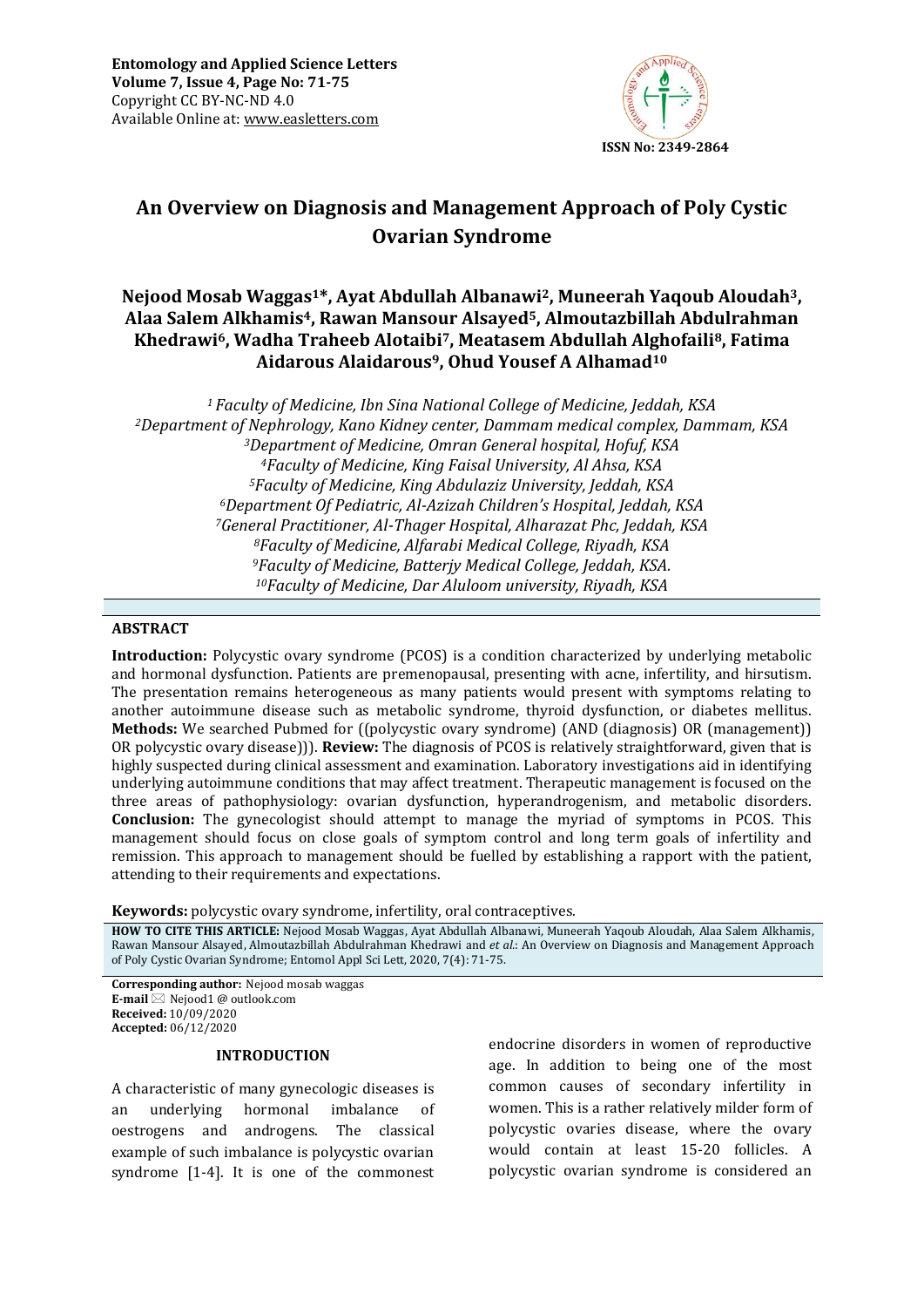autoimmune disorder, as studies have reported the involvement of autoantibodies in this disorder. The pathophysiology can be broken down to endocrinal disturbance, chronic anovulation, and increased testosterone, underlying comorbid endometrial hyperplasia, and other autoimmune disorders. Moreover, PCOS is dangerous as it could be a sign of underlying cancerous development. These cancers include endometrial, ovarian, and breast cancers, due to the shared metabolic and endocrinal abnormalities with the former condition. [5] There is also a genetic tendency of disease development in patients of African origin. [6] But further research might be needed to ascertain the potential confounding factors of socioeconomic status and healthcare.

### **METHODOLOGY**

We searched Pubmed for ((polycystic ovary syndrome) (AND (diagnosis) OR (management)) OR polycystic ovary disease))). Regarding the inclusion criteria, the articles were selected based on the inclusion of one of the following topics: polycystic ovary syndrome, oral contraceptives, infertility, endometrial hyperplasia, metformin in infertility, thyroid dysfunction in women. Exclusion criteria were all other articles that did not have one of these topics as their primary endpoint.

### **Pathophysiology**

In the normal menstrual cycle, there is fluctuation in hormonal levels, which disappears when polycystic syndrome occurs. This fluctuation is replaced by a rather steady state of follicular stimulating hormone (FSH) and luteinizing hormone (LH). The absence of luteinizing hormone surge leads to chronic anovulation and inevitably to infertility. With the absence of ovulation, there will be no corpus luteum to produce progesterone. In the absence of progesterone production, oestrogen roams unopposed and eventually causes endometrial hyperplasia. This is because progesterone causes flourish and cyclic shedding of the endometrium, which is polycystic syndrome becomes hyperplastic and manifests with irregular bleeding.

Hyperandrogenism develops when there hypersecretion of androgens by the stromal

theca cells. These are stimulated by insulin-like growth factor-1 and increased LH levels. [7] This excess in androgen will eventually lead to menstrual dysfunction and the development of PCOS. [8] Although, recent evidence has shown a more prominent role of anovulation and nonandrogenic metabolic disturbance in the development of PCOS. [9] Nevertheless, PCOS is known to affect liver functionality, due to hormonal imbalances. [10] There is also a known association of PCOS with non-alcoholic fatty liver disease, especially in young women with higher body mass index. [11] The increased levels of circulating androgens, androstenedione, and testosterone, would suppress the hepatic production of sexhormone-binding globulin that is produced normally by the liver. [12] This suppression manifests as hirsutism. Furthermore, uncontrolled androgen levels prevent normal processes of follicular development and subsequently causing premature atresia of the follicles. Combination of stromal theca cells hyperplasia with premature follicular atresia leads to a thickened ovarian capsule, manifesting as an enlarged ovarian mass on examination.

### **Clinical Features**

The patients affected with this disease would present with a variety of symptoms relating to the menstrual cycle and the hormonal imbalance of oestrogen with androgen. Polycystic ovarian syndrome would cause menstrual dysfunction, and many patients would present initially with complaints about their menstrual cycle. Other patients may present with their partners, with a history of secondary, and on occasion primary, infertility. The polycystic ovarian syndrome should always be on the differential list for infertility because the hormonal disturbance in the former disorder would lead to anovulation. Moreover, females could present with additional symptoms and signs suggestive of a hyperandrogenic state. These patients would complain of increased body hair, increased weight gain, and snoring. The suspicion of autoimmune disease should alert the gynecologist of the potential presence of other disorders, namely metabolic syndrome, and diabetes. After adequate history information from the patient, the best next step is to examine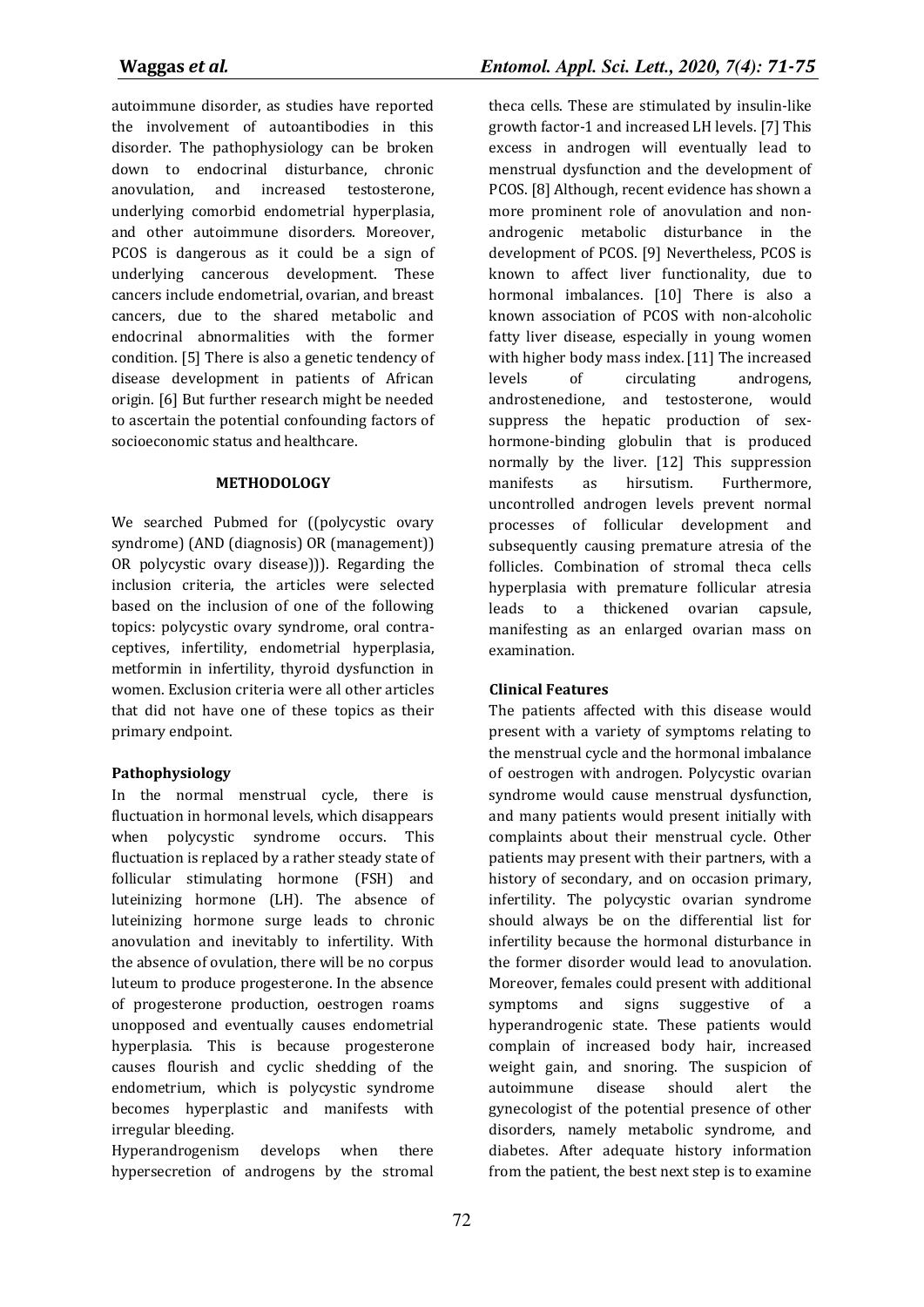for any suggestive signs. These include confirming the symptoms referenced by the patient from hirsutisms and other androgenic features. Patients with underlying autoimmune disorders such as diabetes may also have acanthosis nigricans on the back of the neck. Furthermore, on examining the abdomen, the physician should palpate for any enlarged ovarian masses.

### **Diagnostic Investigation**

The evaluation of polycystic ovarian syndrome is similar to other autoimmune diseases, as identifying any co-morbid autoimmune diseases is necessary. The investigation is also purposeful to exclude other differential diagnoses of menstrual cycle disturbance and hyperandrogenic state. These include endocrinal hyperactivity in tumors of the ovaries, adrenal glands, thyroid gland, and pituitary gland. Therefore, the following tests are important and include: thyroid function tests, prolactin, testosterone level, serum beta-hCG, dexamethasone suppression tests, free androgen index, urinary cortisol, and insulinlike growth factor levels. [13, 14] This exclusion is important as diagnostic criteria for Rotterdam diagnosis for this condition includes at least two out of three criteria, in addition to exclusion of other aetiologies of infertility (Table 1). This updated format of the diagnostic criteria reduces false positives, and only patients with a higher risk of PCOS are included in the diagnosis. [15]

#### **Table 1:** Rotterdam Criteria for Diagnosis of PCOS:

| Criteria                                     | <b>Description</b>             |
|----------------------------------------------|--------------------------------|
| Ovulation cycle                              | Oligo or anovulation           |
|                                              | Clinical signs of hirsutism or |
| Clinical /                                   | alopecia                       |
| Laboratory                                   | Raised free androgen index     |
|                                              | or free testosterone           |
| Ultrasonographic                             | Cystic ovaries                 |
| Imaging                                      |                                |
| Additionally, exclusion of the following     |                                |
| conditions: congenital adrenal hyperplasia,  |                                |
| androgen-secreting tumors, Cushing syndrome, |                                |
| thyroid dysfunction, and hyperprolactinemia. |                                |

In particular, the hyperandrogenic state requires confirmation by the following investigations: raised androstenedione levels increased free testosterone. Additionally, the hormonal profile of PCOS patients include a raised LH and lowered FSH level on the second day of the menstrual cycle. The typical finding is an increased LH to FSH ratio of at least 2:1. In patients who develop diabetes, a high insulin level would be detected, as insulin resistance occurs in this condition, and the fasting insulin ratio would commonly be below 4.5. In patients with prolactinomas, the serum prolactin would be raised by 30% from normal levels.

While imaging has increased the accuracy of diagnosis, PCOS remains a diagnosis depending on clinical symptoms and laboratory investigations. This is because ultrasonographic imaging, commonly used to investigate the disease, is operator dependent. The ultrasonographic examination is often uncomfortable for many patients, as it is commonly a transvaginal approach. [13] Other alternatives include pelvic computerized tomographic scan and magnetic resonance imaging of both the ovarian and adrenal glands. Moreover, the gynecologist could proceed to take an ovarian biopsy if feasible, as this would offer histopathologic evidence of the disease. Alternatively, an endometrial biopsy could be taken and would show either hyperplasia or malignancy in cases of PCOS.

### **Management Approach**

Once the diagnosis is highly suspected or confirmed, the patient should be offered a thorough approach to the disease. The aim is to restored near-normal life, cure infertility, and reduce symptoms. The initial management is with dietary modification, routine exercise, and a weight loss schedule. This lifestyle modification is especially important in patients who develop diabetes, or thyroidal dysfunction. In addition to lifestyle management, it is important to correct hormonal and metabolic imbalances. Fortunately, oral contraceptives can handle most of the complications of polycystic ovarian syndrome, which include: anovulation, infertility, hirsutism, and menstrual dysfunction. These contraceptives include ethinyloestradiol and medroxyprogesterone. [16] A combination of lifestyle modification, metformin, and weightreducing surgery is a beneficial strategy in the management of PCOS. [17]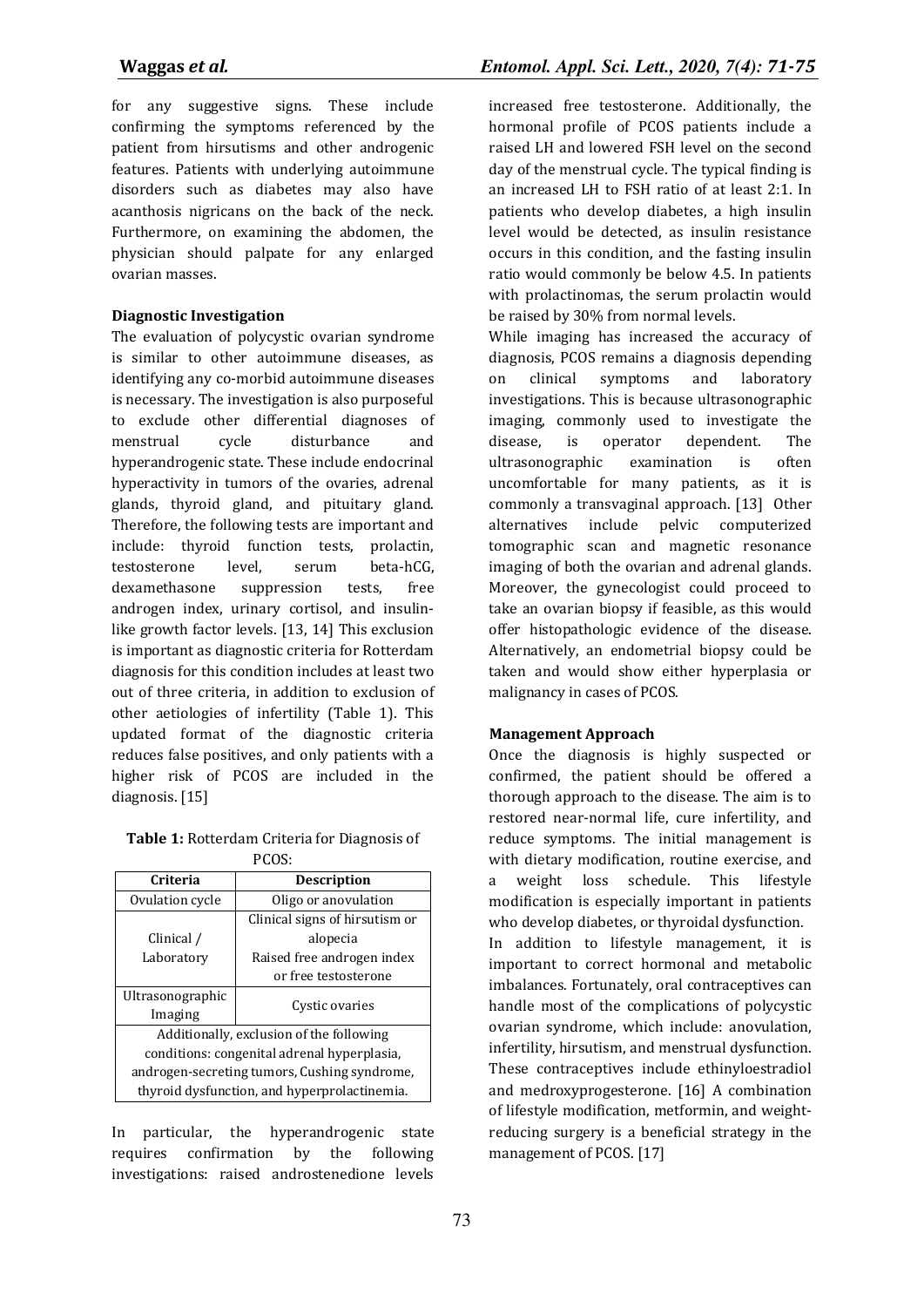In addition to oral contraceptives, patients with excessive bodily hair could benefit from androgenic-blockade. Examples of the latter drug group include leuprolide, finasteride and, a diuretic, spironolactone. [16] Other patients with hirsutism could use topical removal of excess hair through eflornithine. Furthermore, topical agents are available for controlling acne manifestations, and these include benozyl peroxide, tretinoin, adaplene, erythromycin, clindamycin, or sodium sulfacetamide.

Women who are planning to conceive and family planning could benefit from fertility drugs such as clomiphene citrate, a selective oestrogen receptor modulator, and letrozole. This therapeutic intervention is necessary, as complications may occur in pregnancy. These complications include miscarriage, hypertensive, and diabetes of pregnancy, in addition to a higher risk of Caesarean section and fetal growth abnormality. [18] Metformin is not routinely recommended for infertility treatment alone and is used primarily in controlling diabetes along with insulin or with other modalities in PCOS. However, recent studies have shown a curative effect of metformin in PCOS at a dose of one gram per day for 25.5 weeks. [19] Alternatively, recurrent implantation failure even after in-vitro fertilization could benefit from growth hormone therapy. [20] This is because growth hormone would decrease the oxidative stress inducedapoptosis, which is increased in PCOS. [21]

Gynecologists are also skilled at the surgical intervention of female organs, and surgery is often required for the normal restoration of the menstrual cycle and ovulation. There are multiple intervention options and include laser drilling, electrocauterization, and multiple biopsies. Laparoscopic ovarian drilling is especially useful in pregnancy incidence within the first six months of the procedure. [22]

#### **CONCLUSION**

PCOS is a combination of anovulation, hyperandrogenism, and cystic formation. This combination results in endocrinal dysfunction causing distress to the patient. Therapeutic options fortunately exist and are effective in the management of the condition. The gynecologist should manage the disease on a patient basis, as

**Waggas** *et al.**Entomol. Appl. Sci. Lett., 2020, 7(4): 71-75*

every patient has their priorities with regards to symptomatic treatment and follow-up.

#### **REFERENCES**

- 1. Minocha N. Polycystic Ovarian Disease or Polycystic Ovarian Syndrome: How to Identify and Manage-A Review. Archives of Pharmacy Practice. 2020 Apr 1;11(2):102-6.
- 2. Osman NN, Alsahfi SA, Alshubaily F. Effectiveness of Aqueous Extract of Fenugreek Seeds and Flaxseed on Polycystic Ovarian Syndrome in Female Rats. Int. J. Pharm. Res. Allied Sci. 2019;8(4):42-54.
- 3. Jahani S, Baniadam A, Imani H, Khosravi M, Gooraninejad S. Comparison of the Effect of Ovariectomy and Ovariohysterctomy on Some Immunity Responses in Dogs. International Journal of Pharmaceutical Research & Allied Sciences. 2019 Apr 1;8(2): 58-70.
- 4. Abdelhalim MO, Mahmoud HM, Yacoub MF, Mohammad AS. The antiresorptive effect of neostigmine in ovariectomy-induced osteoporosis in rats. Journal of Advanced Pharmacy Education & Research| Jan-Mar. 2020;10(1):27.
- 5. Yumiceba V, López-Cortés A, Pérez-Villa A, Yumiseba I, Guerrero S, García-Cárdenas JM, Armendáriz-Castillo I, Guevara-Ramírez P, Leone PE, Zambrano AK, Paz-y-Miño C. Oncology and Pharmacogenomics Insights in Polycystic Ovary Syndrome: An Integrative Analysis. Frontiers in endocrinology. 2020 Oct 26;11:585130.
- 6. Kazemi M, Kim JY, Parry SA, Azziz R, Lujan ME. Disparities in cardio-metabolic risk between Black and White women with polycystic ovary syndrome: a systematic review and meta-analysis. American Journal of Obstetrics and Gynecology. 2020 Dec 13.doi:10.1016/j.ajog.2020.12.019
- 7. Lee MH, Yoon JA, Kim HR, Kim YS, Lyu SW, Lee BS, Song H, Choi DH. Hyperandrogenic milieu dysregulates the expression of insulin signaling factors and glucose transporters in the endometrium of patients with polycystic ovary syndrome. Reproductive Sciences. 2020 Aug;27:1637- 47.
- 8. 8. 4. Ran, Y, Yi, Q, Li, C. Correlation Between Recovery of Menstrual Cycle and